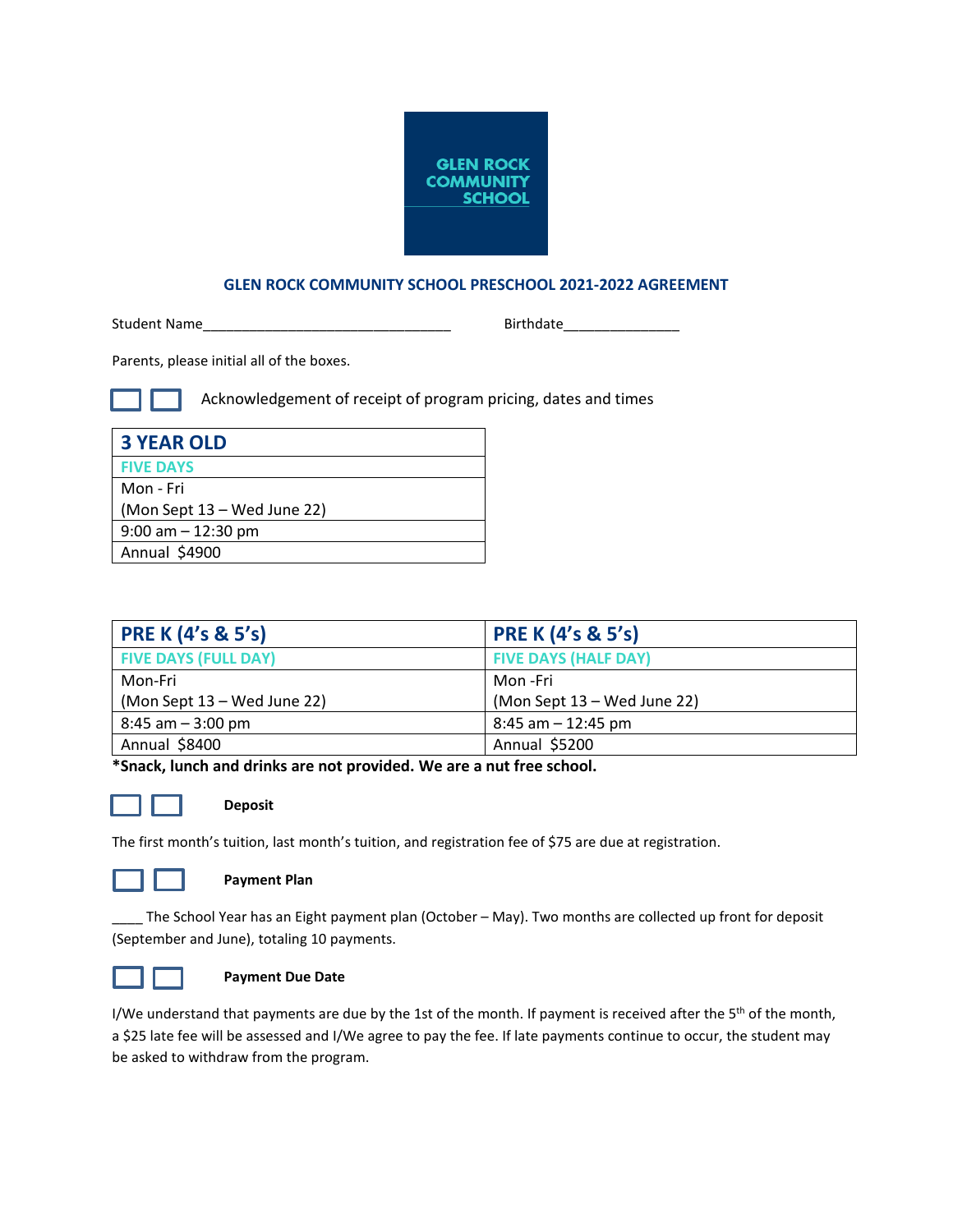#### Student Name

# **\_\_ Auto Pay**

Unless otherwise discussed with the GRCS office, Auto Pay is required. See additional sheet.



#### **Tuition Obligation**

Parents understand that Student is being enrolled for the entire School Year or period covered by this Contract. If the student is withdrawn for any reason, including but not limited to absence, involuntarily separated, change of residence, moving, health, expulsion, or loss of child care, parents are liable for the amount of tuition in the "Withdrawal Dates, Refunds and Family Responsibility" sections of this Agreement.



#### **\_ Termination Procedure**

Parent may terminate this Contract by submitting written notification to the Director of the Community School at least thirty days in advance of the last date of enrollment. Once the School Year has begun the Contract will be terminated on the last day of the month after the thirty day notice period expires. Verbal notification of withdrawal is not accepted as withdrawal from the program. Parents shall be liable for the amount of tuition indicated in "Withdrawal Dates, Refunds and Family Responsibility" sections of this Agreement.



#### **\_ Refunds Due to School Closing**

Tuition reimbursement regarding days closed (for 3 year old families only as they will not have virtual learning) (this would only apply if virtual learning was not offered or discontinued for Pre-K): If school is closed due to any circumstances outside of planned closings, tuition will not be refunded if school is closed for up to 5 consecutive school days. Families will be credited/refunded for day 6 (the  $6<sup>th</sup>$  consecutive school day of closure) and any consecutive days after that school is closed due to unplanned closure (without virtual learning). Families will be credited/reimbursed based on pro-rating their schedules. Reimbursement will be in the form of credits on the family Community Pass account. If the refund applies to May (the last month of payment on the payment plan) or June (which was pre-paid at registration), the refund will be issued via check and not a Community Pass credit.



# **\_ Virtual Classes**

Pre-K classes only. If school is virtual due to weather, safety, or other factors, and Pre-K is able to run virtually for the day, Pre-K class will be virtual. If the class receives enough notice, and a student does not have access to a device, the preschool will make an effort to loan a device for the virtual day(s). If the virtual day(s) is/are announced last minute, devices may not be available to be borrowed. Tuition will not be reimbursed due to lack of device. Virtual days will be half day only. If virtual days continue beyond 5 consecutive school days, on the 6<sup>th</sup> consecutive school day, the tuition will be adjusted for Pre-K full day students to the tuition of a Pre-K half day student until the class returns to a full day schedule. Refunds will be in the form of tuition credit to the family Community Pass account. If the refund applies to May (the last month of payment on the payment plan) or June (which was pre-paid at registration), the refund will be issued via check and not via a Community Pass credit.

Three year old classes will not be held virtually.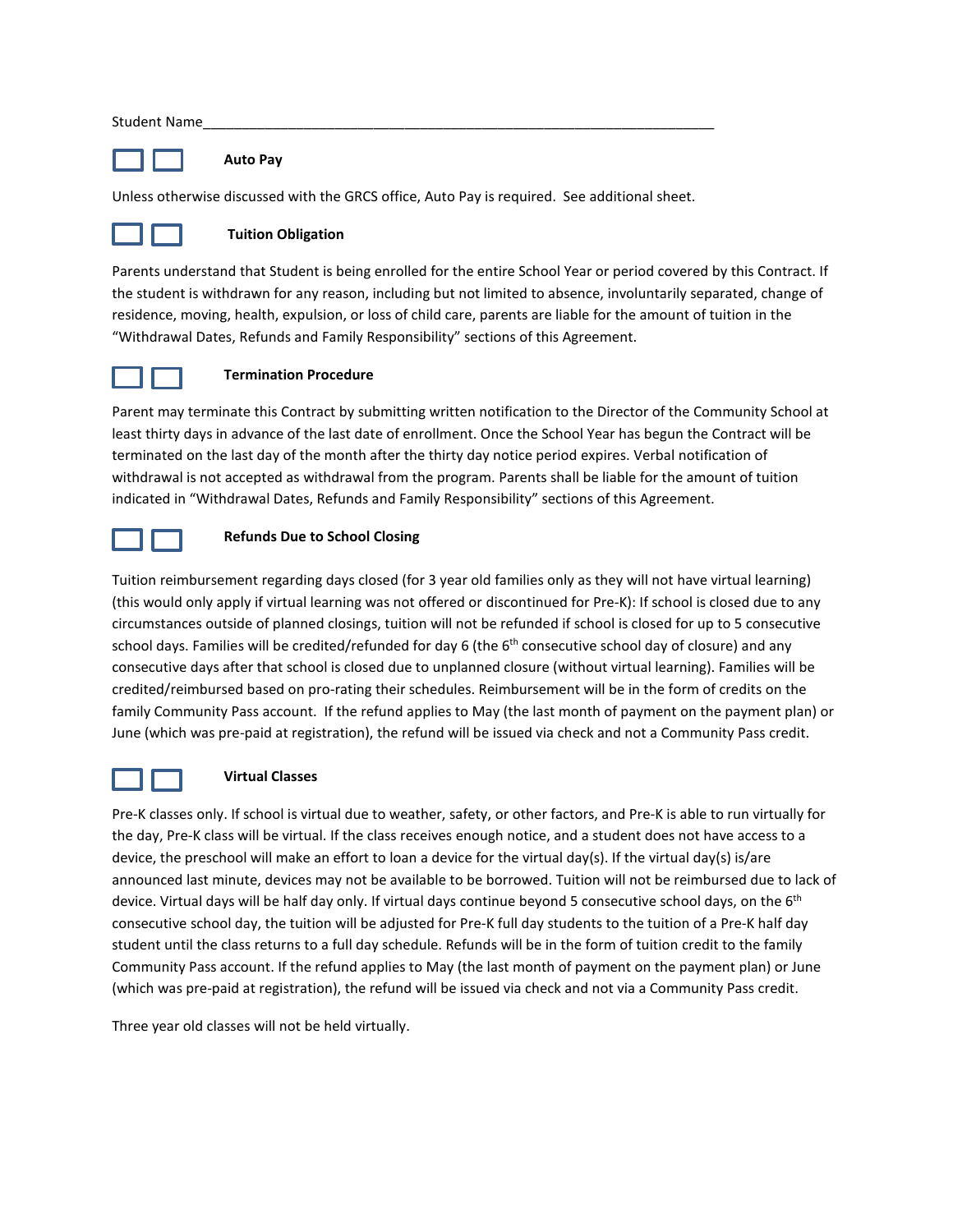#### Student Name

**Withdrawal Dates, Refunds and Family Responsibility**

| Withdrawal                      | Refund                                                                                                       |
|---------------------------------|--------------------------------------------------------------------------------------------------------------|
| By April 30, 2021               | 50% of the deposit                                                                                           |
| Withdrawal                      | <b>Family Responsibility</b>                                                                                 |
| April 30, 2021-<br>Sept 2, 2021 | Deposit (first and last month) $+1$ month tuition                                                            |
| Sept 3, 2021 -<br>Jan 31, 2022  | Remainder of current month's tuition (Sept was paid in deposit) +<br>Deposit (last month) + 4 months tuition |
| Feb 1, 2022 -<br>Apr 1, 2022    | Remainder of current month's tuition +<br>Deposit (last month) + 1 month tuition                             |

I/We understand there will not be any refunds for any day(s) that my child is absent. Nor that the program does not run due to emergency closings, weather related closings, or delays as determined by the school district (up to 5 consecutive school days).

I/We understand that if I withdraw my child from the program, all unpaid balances are due. If the unpaid balance is not paid and the Board of Education has to file a lawsuit to collect the unpaid balance, the Parents shall be responsible for reimbursing the Board of Education for reasonable attorney's fees incurred to collect the unpaid balance and cost of litigation. In addition, the Parents and their family shall be precluded from enrolling in any program, course or activity offered by the Glen Rock Community School.



# **Drop Off/Pick Up**

I/We understand that I/We shall be personally responsible to see that my child reaches the assigned drop off location, and that I/We are responsible to pick up my child from the assigned pick up location. I/We understand that if someone other than me is going to assume responsibility for drop off or pick up of my child I/We must inform the teacher in writing prior to the arrangements occurring.



# **Student Health**

I/We understand that I/We must notify the Glen Rock Community School office of my child's allergies or health concerns. If my child uses an EpiPen, we are responsible for providing a separate, unexpired EpiPen for the classroom.

In the event of an emergency, I/We give permission to the teacher to have my child treated by medical personnel. The teacher will make reasonable attempts to contact the parent or emergency contact prior to emergency medical treatment.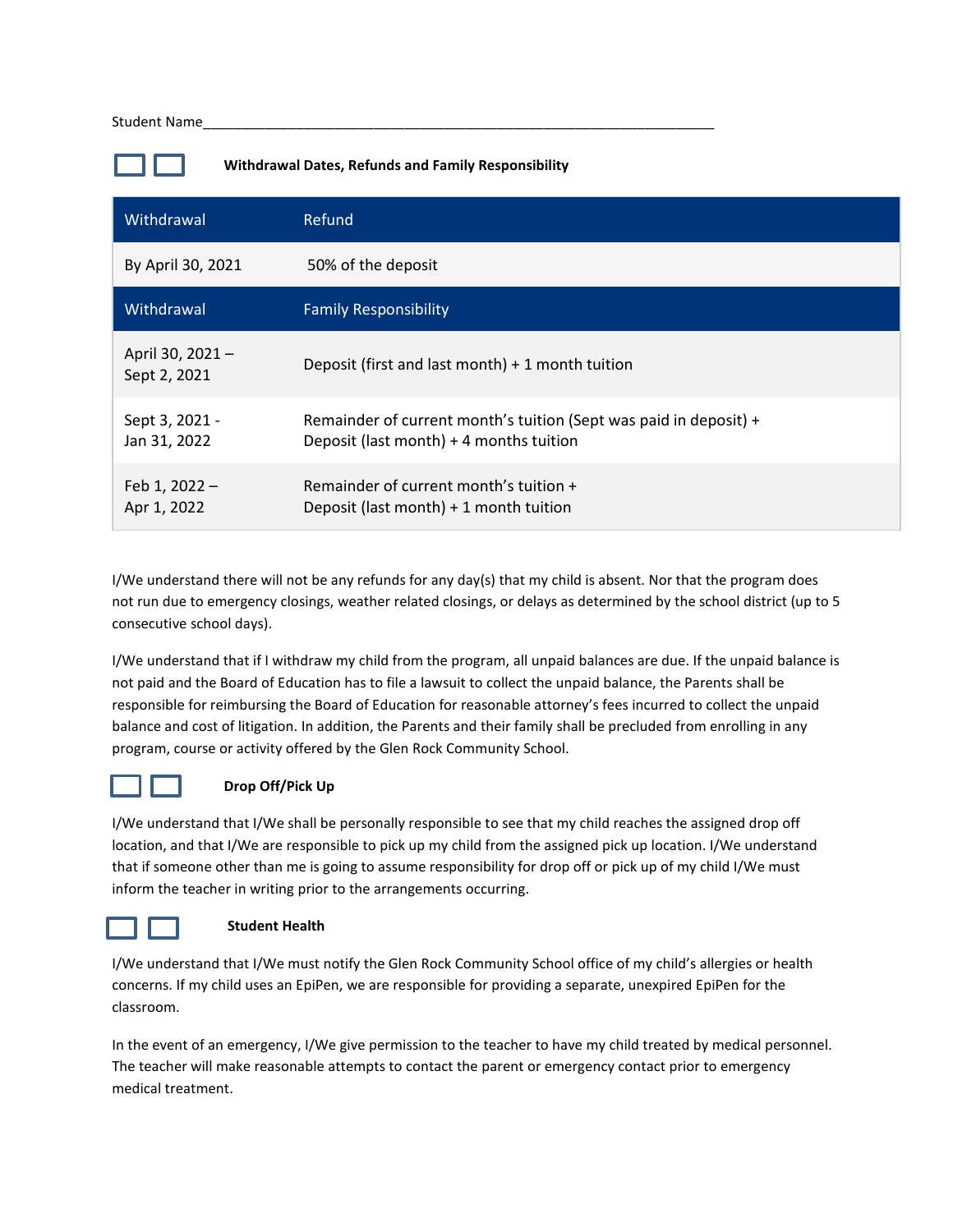#### Student Name



#### **Low Enrollment**

If the enrollment is not sufficient to support the operations of the program, or the program is otherwise terminated, I/We will receive a full refund of all unused tuition fees paid.



# **Liability**

I/We shall indemnify and hold the Glen Rock Board of Education harmless from any and all claims for injuries, damages, and costs that may be incurred in connection with my child attending the Community School Program, including the reimbursement of reasonable attorney's fees and cost of litigation, unless caused by the negligence of the Glen Rock Board of Education and the Community School.

Despite taking the necessary precautions and following the CDC guidelines, there exists the possibility that someone participating in one of the Community School activities may contract COVID-19. As a result, notwithstanding anything contained in this contract to the contrary, anyone who participates in an activity of the Community School assumes the risk of contracting COVID-19 and agrees to indemnify and hold the Glen Rock Board of Education harmless from any and all claims for injuries, damages and costs that may be incurred, including the reimbursement of reasonable attorney's fees, in the event the participant or any member of his/her family contracts COVID-19.



#### **Teacher and School/Room Assignment**

The Community School does not take requests for specific teachers. We do not guarantee the teacher, school or the room the class will be located. Families will be notified in August of their child's teacher and school/room assignment.



#### **Field Trips**

My child has permission to leave school for field trips (walking/school bus) \_\_\_Yes \_\_\_No



# **Photographs**

My child's photograph may appear on classroom materials, in local media or on school and district social media.

Yes No



**Class Lists**

A parent's email address may be shared with the class \_\_\_\_ Yes \_\_\_\_\_ No

Email address(es):

**Child's Information**

# **FAMILY INFORMATION**

| child 3 internation |           |
|---------------------|-----------|
| Name                | Birthdate |
| Address             |           |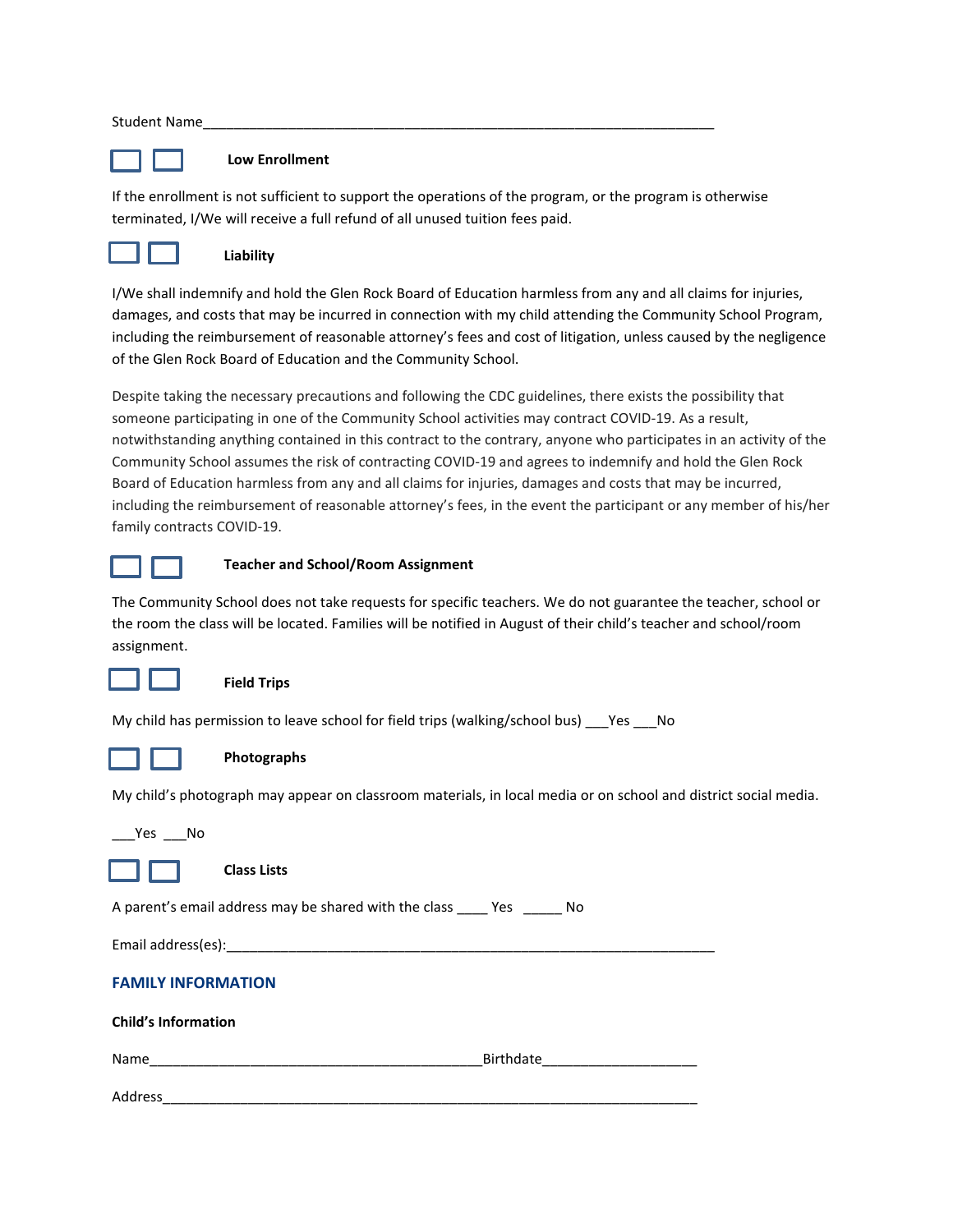|                             | _State_______ Zip_________________________                                                                                                                                                                                     |  |  |  |
|-----------------------------|--------------------------------------------------------------------------------------------------------------------------------------------------------------------------------------------------------------------------------|--|--|--|
|                             |                                                                                                                                                                                                                                |  |  |  |
|                             |                                                                                                                                                                                                                                |  |  |  |
|                             |                                                                                                                                                                                                                                |  |  |  |
|                             |                                                                                                                                                                                                                                |  |  |  |
|                             |                                                                                                                                                                                                                                |  |  |  |
|                             |                                                                                                                                                                                                                                |  |  |  |
| <b>Parent 1 Information</b> |                                                                                                                                                                                                                                |  |  |  |
|                             |                                                                                                                                                                                                                                |  |  |  |
|                             |                                                                                                                                                                                                                                |  |  |  |
|                             |                                                                                                                                                                                                                                |  |  |  |
|                             | Employer__________________________________City, State___________________________                                                                                                                                               |  |  |  |
|                             |                                                                                                                                                                                                                                |  |  |  |
| <b>Parent 2 Information</b> |                                                                                                                                                                                                                                |  |  |  |
|                             |                                                                                                                                                                                                                                |  |  |  |
|                             |                                                                                                                                                                                                                                |  |  |  |
|                             |                                                                                                                                                                                                                                |  |  |  |
|                             | Employer_________________________________City, State____________________________                                                                                                                                               |  |  |  |
|                             |                                                                                                                                                                                                                                |  |  |  |
| <b>Emergency Contacts</b>   |                                                                                                                                                                                                                                |  |  |  |
|                             |                                                                                                                                                                                                                                |  |  |  |
| Cell phone                  | Email address and the control of the control of the control of the control of the control of the control of the control of the control of the control of the control of the control of the control of the control of the contr |  |  |  |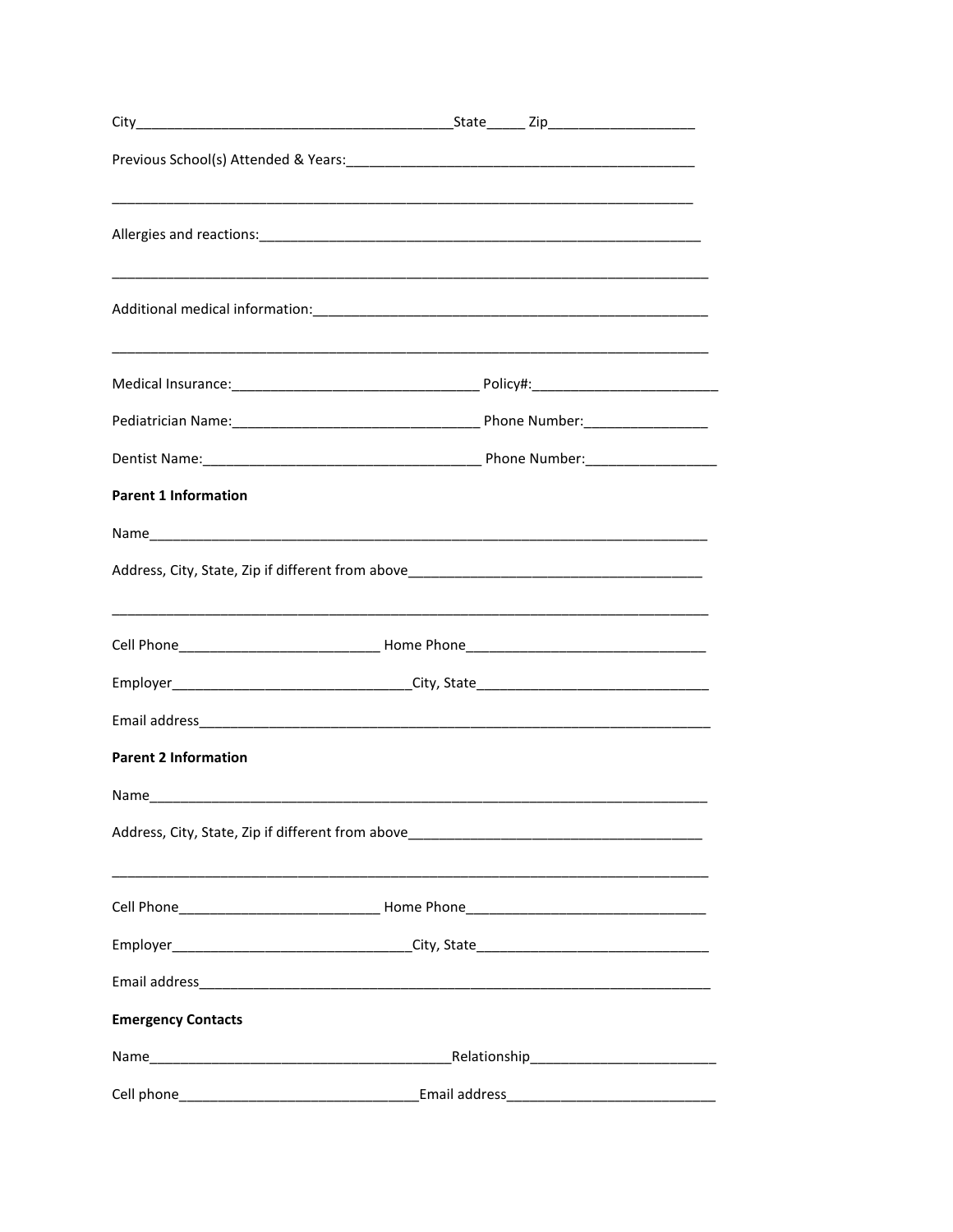|                                        | SIGN UP MY CHILD FOR PRESCHOOL 2021-2022                                                               |                                                                                                                                                                                                                                |
|----------------------------------------|--------------------------------------------------------------------------------------------------------|--------------------------------------------------------------------------------------------------------------------------------------------------------------------------------------------------------------------------------|
|                                        |                                                                                                        |                                                                                                                                                                                                                                |
| Please check the appropriate program.  |                                                                                                        |                                                                                                                                                                                                                                |
|                                        | Pre-K (4&5 year olds) [ ] 5 day Half Day [ ] 5 day Full Day                                            |                                                                                                                                                                                                                                |
|                                        | 3 Year Old Program [ ] 5 day Half Day *children must be potty trained in 3 Year Old and Pre-K programs |                                                                                                                                                                                                                                |
|                                        | <b>Payment Amounts</b>                                                                                 |                                                                                                                                                                                                                                |
|                                        | I/We are signing up for an annual tuition of \$__________________________________                      |                                                                                                                                                                                                                                |
|                                        | Our deposit amount is (first month, last month +\$75 registration) \$                                  |                                                                                                                                                                                                                                |
|                                        | I/We will be billed monthly for 8 months (Oct-May) \$__________________________________/per month      |                                                                                                                                                                                                                                |
|                                        | I/We agree to comply with the terms of this Agreement as a condition of enrollment.                    |                                                                                                                                                                                                                                |
| Both parents must sign this agreement. |                                                                                                        |                                                                                                                                                                                                                                |
|                                        |                                                                                                        | Date and the contract of the contract of the contract of the contract of the contract of the contract of the contract of the contract of the contract of the contract of the contract of the contract of the contract of the c |
|                                        |                                                                                                        |                                                                                                                                                                                                                                |
|                                        |                                                                                                        |                                                                                                                                                                                                                                |
| FOR OFFICE USE ONLY                    |                                                                                                        |                                                                                                                                                                                                                                |
| <b>Registration Date</b>               |                                                                                                        |                                                                                                                                                                                                                                |
|                                        | Deposit Amount Received \$__________________ Date____________________                                  |                                                                                                                                                                                                                                |
|                                        |                                                                                                        |                                                                                                                                                                                                                                |
| Notes:                                 |                                                                                                        |                                                                                                                                                                                                                                |
|                                        |                                                                                                        |                                                                                                                                                                                                                                |
|                                        |                                                                                                        |                                                                                                                                                                                                                                |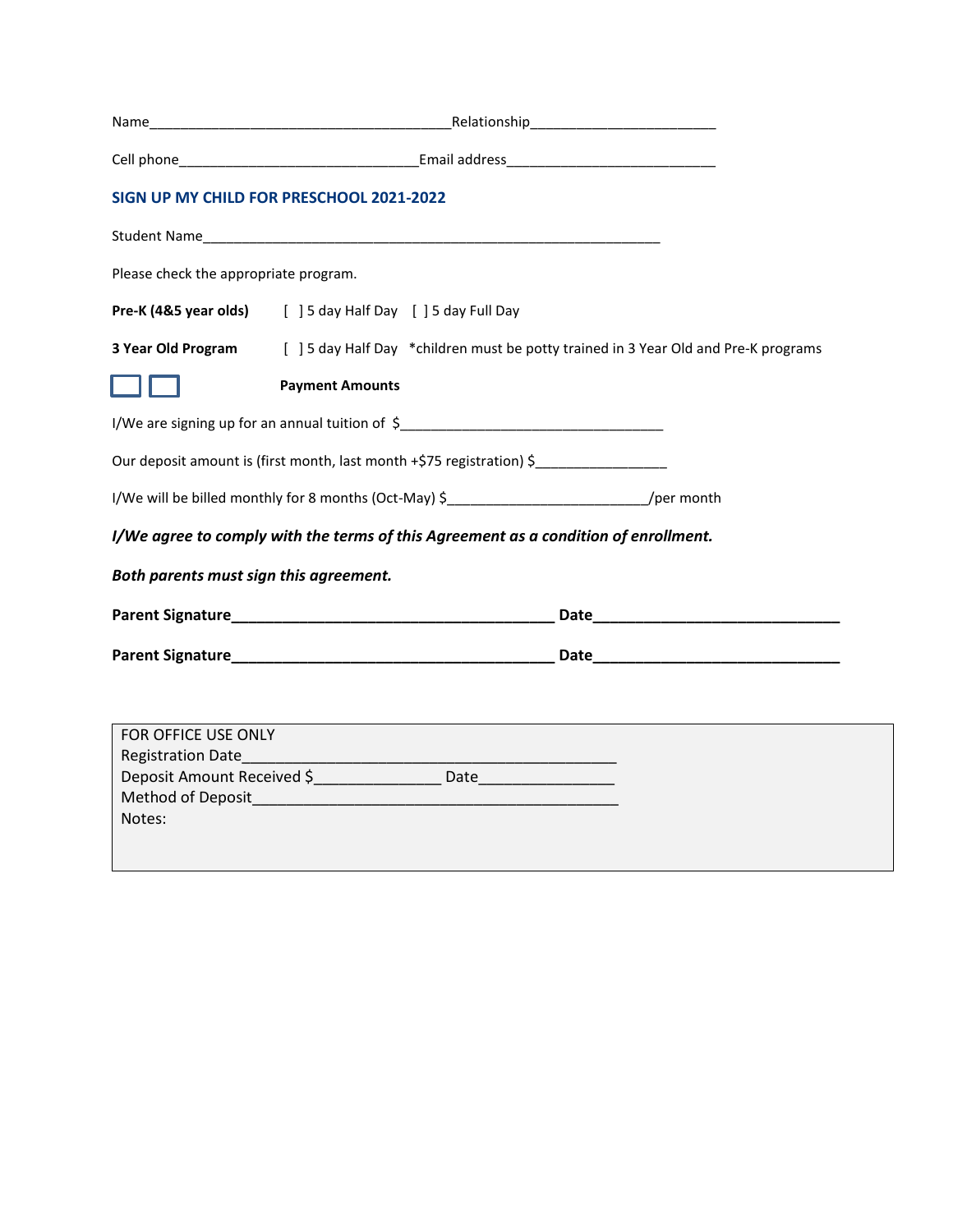

#### **AUTO BILL PAY AGREEMENT**

Tuition payments are due by the 1st of each month for Glen Rock Community School (GRCS) Preschool. Tuition is non-refundable.

**Student's name (one agreement per student)**\_\_\_\_\_\_\_\_\_\_\_\_\_\_\_\_\_\_\_\_\_\_\_\_\_\_\_\_\_\_\_\_\_\_\_\_\_\_\_\_\_\_\_

**What program(s) would you like to pay for using the automatic bill pay service?**

Preschool Ï

\$\_\_\_\_\_\_\_\_\_\_\_\_\_\_\_\_\_\_/per month

 $\Box$  Automatic credit card draft Ĩ

I hereby authorize Glen Rock Community School/Community Pass to automatically draft the following credit card draft for my child's tuition. Charges not honored at the time of charge will incur a \$35 service fee. If tuition should be revised for any reason on my part, I give permission to Glen Rock Community School/Community Pass to charge my credit card accordingly. This agreement remains in effect until June 30, 2022 or until GRCS receives written notice of cancellation from me.

| <b>Credit Card Information I American Express I Discover I MasterCard</b> | Visa               |  |
|---------------------------------------------------------------------------|--------------------|--|
|                                                                           |                    |  |
|                                                                           |                    |  |
|                                                                           |                    |  |
|                                                                           |                    |  |
|                                                                           |                    |  |
|                                                                           |                    |  |
|                                                                           |                    |  |
|                                                                           | Date _____________ |  |